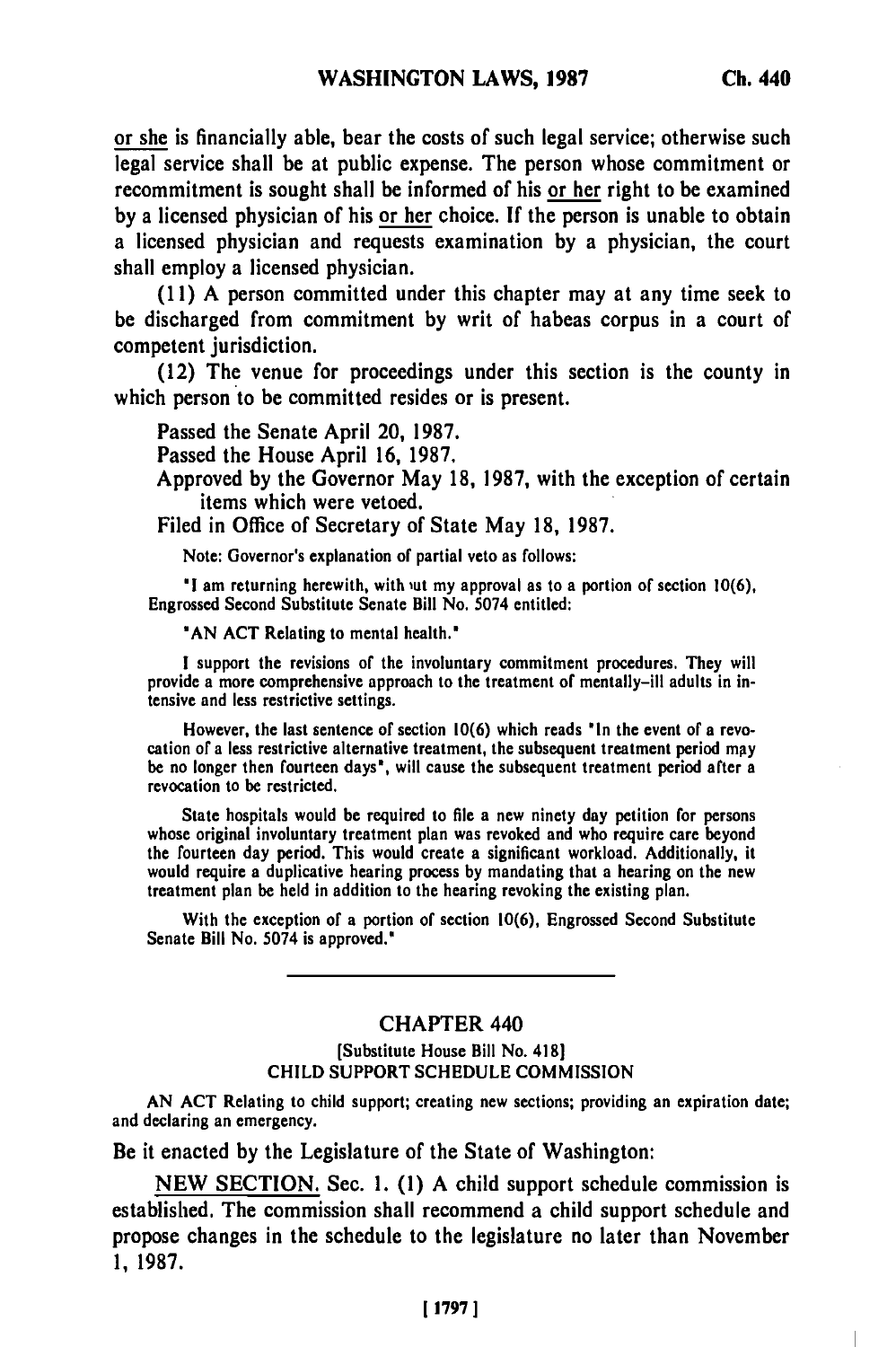(2) The commission shall be composed of the secretary of social and health services or the secretary's designee and nine other members. Seven members shall be appointed **by** the governor as follows: (a) A superior court judge; (b) a representative from the state bar association; (c) an attorney representing indigent persons in Washington; (d) two other persons who have demonstrated an interest or expertise in the study of economic data or child support issues, one of which shall be a non-custodial parent; and (e) two public members who represent the affected populations, one of which shall be a non-custodial parent. Two members shall be the administrator for the courts or his or her designee and the attorney general or his or her designee. In making the appointments, the governor shall seek the recommendations of the association of superior court judges in respect to the member who is a superior court judge; and of the state bar association in respect to the state bar association and indigent attorney representatives.

**(3)** The secretary of social and health services or the secretary's designee shall serve as chairman of the commission.

(4) The secretary shall serve on the commission during the secretary's tenure as secretary of social and health services. In the event of a vacancy, the appointing authority shall designate a new member to complete the remainder of the unexpired term.

**(5)** Commission members shall be reimbursed for travel expenses as provided in RCW 43.03.050 and 43.03.060.

**(6)** The office of support enforcement shall provide clerical and other support to the commission to enable it to perform its functions.

(7) The commission shall invite public participation and input, particularly from persons who are affected **by** child support orders.

NEW SECTION. Sec. 2. (1) The child support schedule commission shall propose a child support schedule to the legislature no later than November 1, 1987.

(2) The commission shall set the child support schedule and recommended revisions based upon:

(a) Updated economic data which accurately reflects family spending and child rearing costs for families of different sizes and income levels in the state of Washington;

**(b)** Appropriate adjustments for significant changes in child rearing costs at different age levels;

(c) The need for funding of the child's primary residence **by** a payment which is sufficient to meet the basic needs of the child;

**(d)** Provisions for health care coverage and, when needed, child care payments; and

(e) The support amount shall be based on the child's age, the parent's combined income, and the family size. Family size shall mean all children for whom support is to be established.